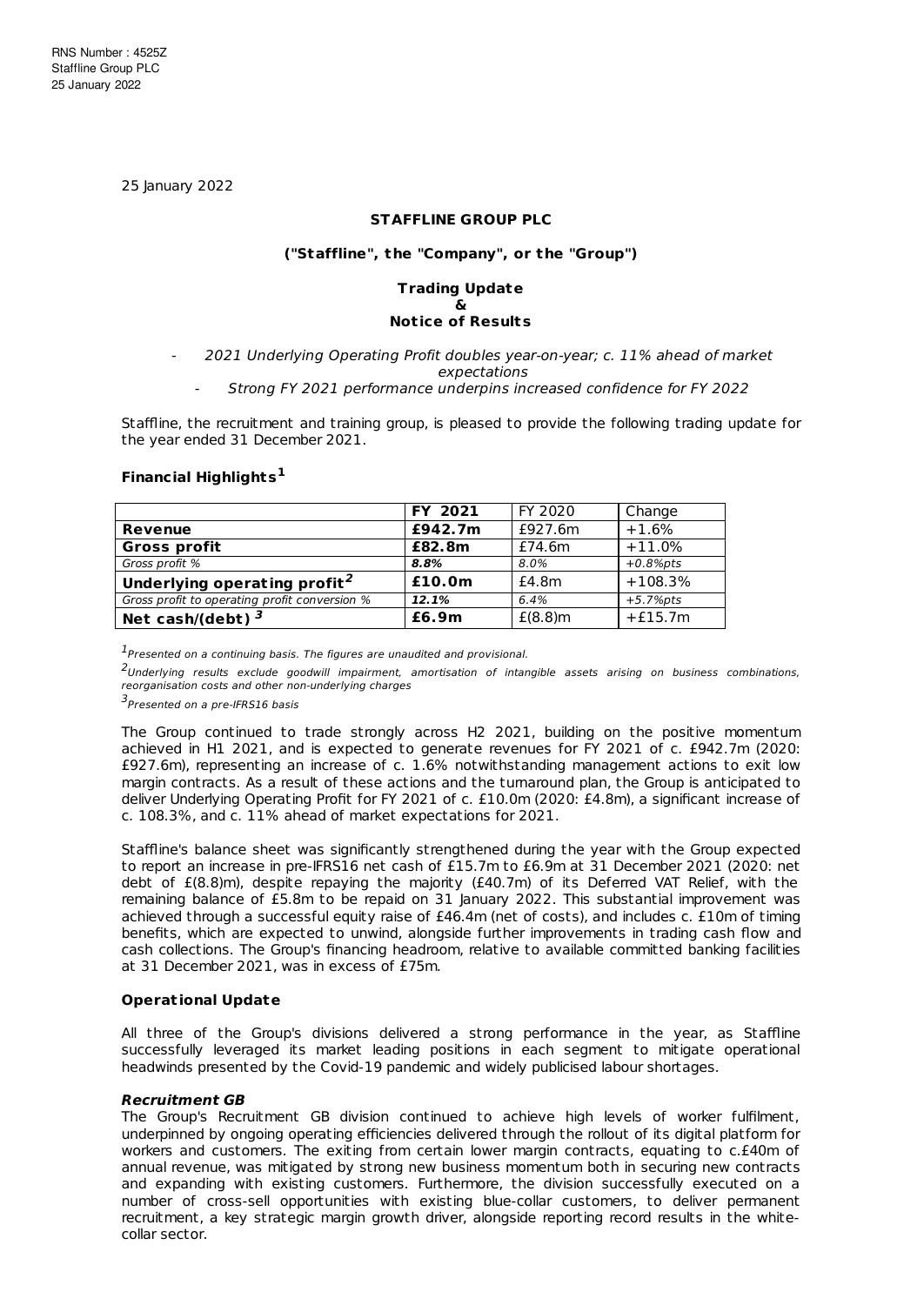### **Recruitment Ireland**

In Staffline's Recruitment Ireland division, high levels of consultant productivity, despite the region experiencing severe Covid-19 restrictions, resulted in a strong performance in H2 2021. Whilst restrictions impacted performance in 2020 and H1 2021, a focus on margin growth and gross profit mix in favour of permanent recruitment, particularly in the white-collar sector, ensured a strong flow through to operating profit.

# **PeoplePlus**

Following the restructuring of PeoplePlus in 2020, including the disposal of the non-core and loss making Apprenticeships division, a rebuilding of the business's core services and footprint was undertaken in 2021, which included further alignment of the cost base with Covid-19 impacted lower revenues in the Skills division. An additional impact in the Skills division has been the discovery of incomplete records relating to 2019, which will require the repayment of c. £2m of revenue. Based on its legacy nature, this has been adjusted through reserves. Of the c. £2m, £0.8m has already been repaid in 2021, with the balance due for repayment in 2022.

As announced in June 2021, PeoplePlus secured a number of Restart sub-contracts, and these have all been successfully mobilised. Employability services saw the strongest demand within the division, specifically in supporting individuals seeking to start their own businesses, principally under the New Enterprise Allowance scheme. Finally, the transition to further improved digital delivery models across all of our contracts was completed, enabling the business to switch from in-person engagement to virtual delivery across many of its services, resulting in record revenues from its digital model.

### **Out look**

The Group has delivered an excellent performance in 2021, exceeding expectations in both profitability and cashflows, with upgrades to market expectations during 2021 against a backdrop of continued macroeconomic headwinds.

This momentum is expected to continue into 2022, supported by a strong new business pipeline, a lower overhead cost base and the expected post-Covid recovery of historically strong Staffline recruitment sectors, such as automotive, manufacturing, aerospace and travel. The Board remains confident in the growth prospects for the Group in the medium-to-long-term.

### **Not ice of Results**

The Group expects to report its results for the year ended 31 December 2021 on Tuesday, 22 March 2022.

### **Albert Ellis, Chief Execut ive Officer of Staffline, commented:**

"To have achieved such a strong profit performance during a year which presented a number of industry-wide challenges is testament to the underlying strength of our market leading positions and the Group's unrivalled reputation for delivery of labour at scale to major organisations across the UK in critical sectors.

"Having both re-capitalised and refinanced the Group, we now have the balance sheet strength and operational agility to execute on more ambitious organic growth plans. The pipeline for 2022 is encouraging, underpinning the Board's increased confidence in the current financial year and beyond."

The information contained within this announcement is deemed by the Company to constitute inside information as stipulated under the Market Abuse Regulation (EU) No. 596/2014 as amended by The Market Abuse (Amendment) (EU Exit) Regulations 2019. Upon the publication of this announcement via the Regulatory Information Service, this inside information is now considered to be in the public domain.

### **Enquiries:**

**Staffline Group plc** [www.stafflinegroupplc.co.uk](http://www.stafflinegroupplc.co.uk/) Albert Ellis, Chief Executive Officer Daniel Quint, Chief Financial Officer via Vigo Consulting

**Liberum (Nominated Adviser and Broker)** 020 3100 2222 [www.liberum.com](http://www.liberum.com/)

Richard Lindley / William Hall / Christopher Whitaker

**Vigo Consult ing (Financial PR)** [www.vigoconsulting.com](http://www.vigoconsulting.com)

020 7390 0230 [staffline@vigoconsulting.com](mailto:staffline@vigoconsulting.com)